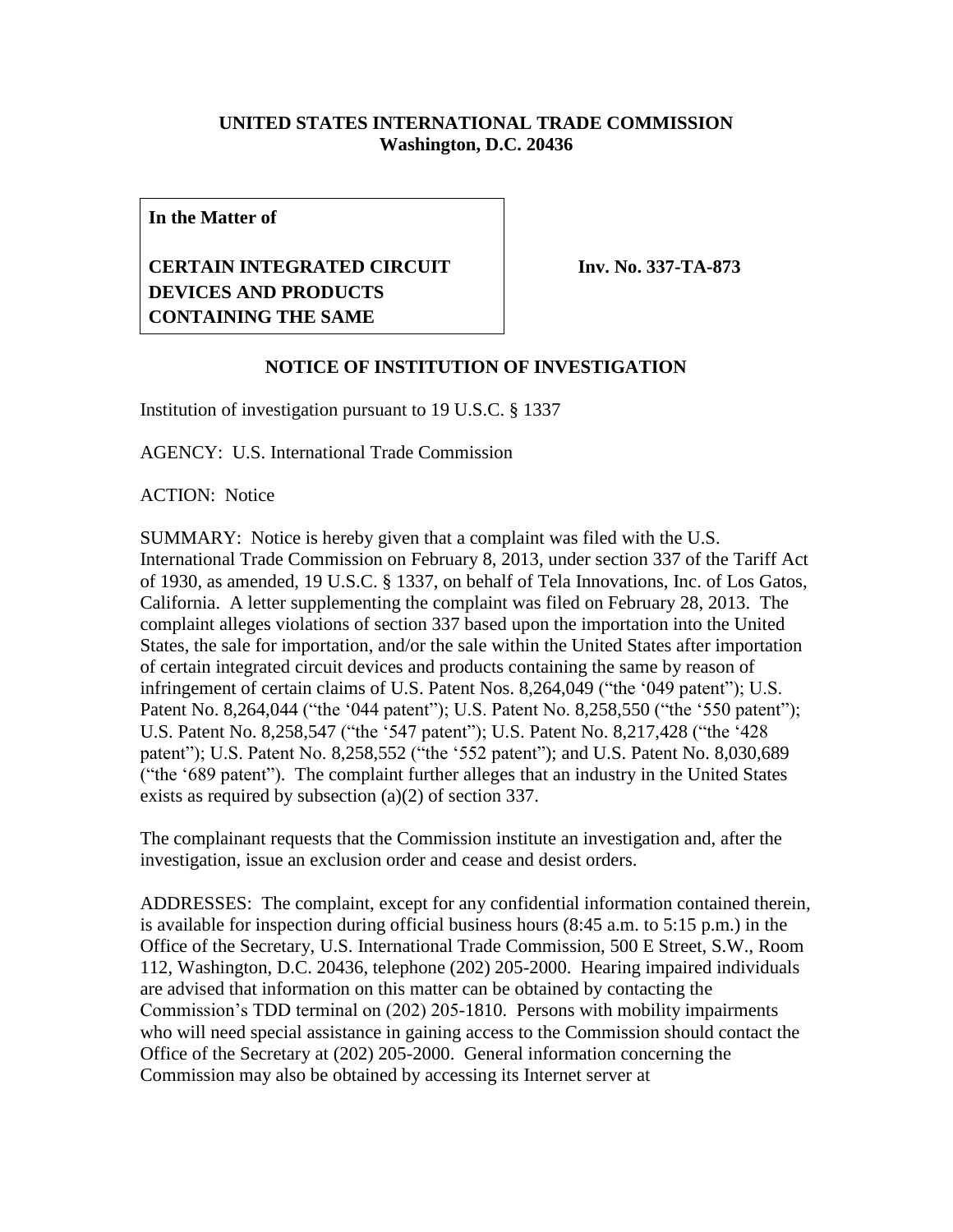http://www.usitc.gov. The public record for this investigation may be viewed on the Commission's electronic docket (EDIS) at http://edis.usitc.gov.

FOR FURTHER INFORMATION CONTACT: The Office of Unfair Import Investigations, U.S. International Trade Commission, telephone (202) 205-2560.

AUTHORITY: The authority for institution of this investigation is contained in section 337 of the Tariff Act of 1930, as amended, and in section 210.10 of the Commission's Rules of Practice and Procedure, 19 C.F.R. § 210.10 (2012).

SCOPE OF INVESTIGATION: Having considered the complaint, the U.S. International Trade Commission, on March 11, 2013, ORDERED THAT –

(1) Pursuant to subsection (b) of section 337 of the Tariff Act of 1930, as amended, an investigation be instituted to determine whether there is a violation of subsection (a) $(1)(B)$  of section 337 in the importation into the United States, the sale for importation, or the sale within the United States after importation of certain integrated circuit devices and products containing the same that infringe one or more of claims 1-11 and 20-23 of the '049 patent; claims 1-5, 7, 8, 10-14, 17, 18, 21-25, 28, 29, 32-36, 39, and 40 of the '044 patent; claims 1-23, 26-31, and 38-46 of the '550 patent; claims 1-34 of the '547 patent; claims 1-13 of the '428 patent; claims 1-5, 11, and 18-47 of the '552 patent; and claims 2-4, 29, and 33-46 of the '689 patent, and whether an industry in the United States exists as required by subsection (a)(2) of section 337;

(2) Pursuant to Commission Rule 210.50(b)(1), 19 C.F.R. § 210.50(b)(1), the presiding administrative law judge shall take evidence or other information and hear arguments from the parties and other interested persons with respect to the public interest in this investigation, as appropriate, and provide the Commission with findings of fact and a recommended determination on this issue, which shall be limited to the statutory public interest factors set forth in 19 U.S.C.  $\S\S 1337(d)(1)$  and (f)(1);

(3) For the purpose of the investigation so instituted, the following are hereby named as parties upon which this notice of investigation shall be served:

(a) The complainant is:

Tela Innovations, Inc. 485 Alberto Way, Suite 115 Los Gatos, CA 95032

(b) The respondents are the following entities alleged to be in violation of section 337, and are the parties upon which the complaint is to be served:

> HTC Corporation 23 Xinghua Road Taoyuan, 330, Taiwan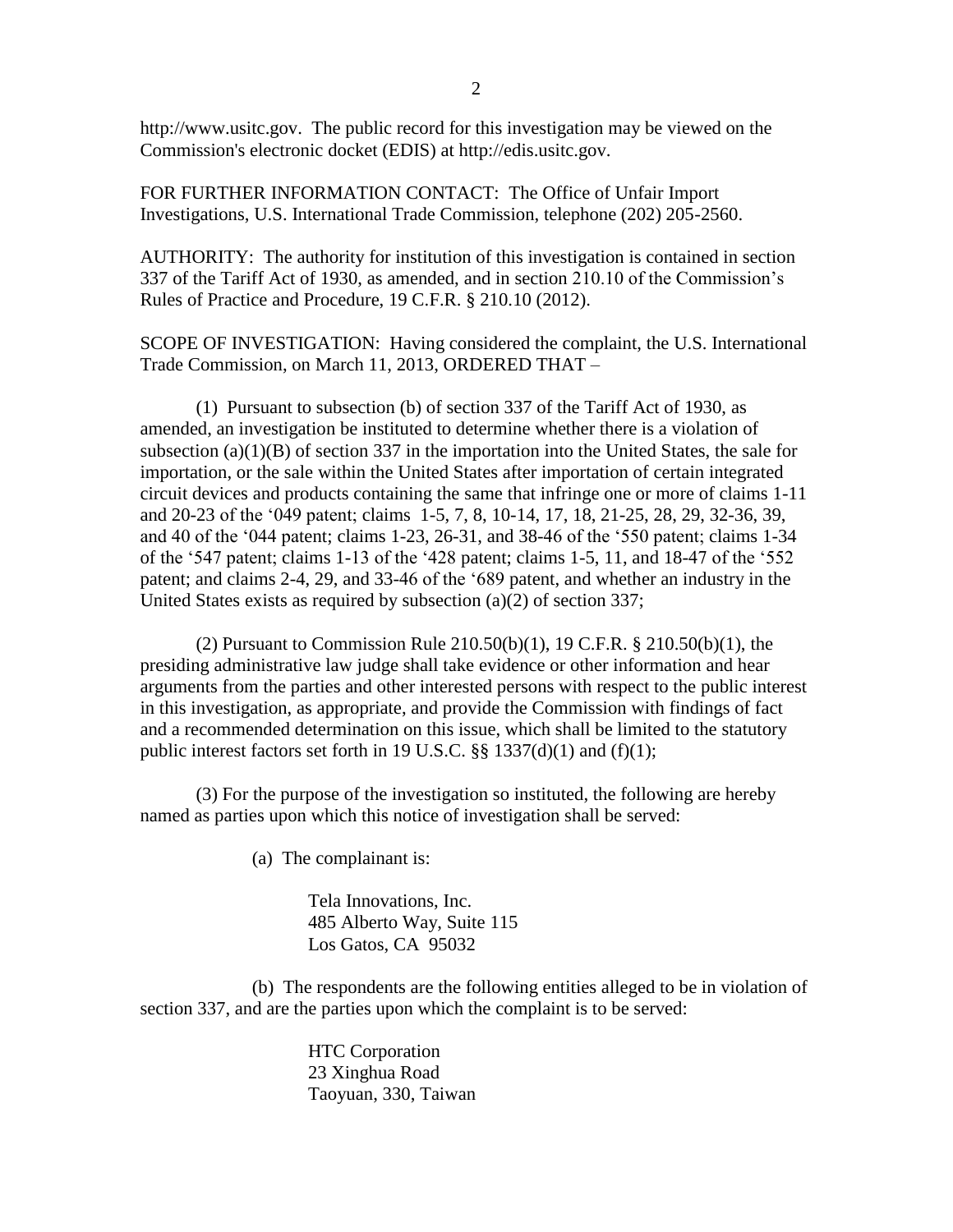HTC America, Inc. 13920 SE Eastgate Way Bellevue, WA 98005

LG Electronics, Inc. LG Twin Towers 20, Yeouido-dong Yeongdeungpo-gu Seoul 150-721 Republic of Korea

LG Electronics U.S.A., Inc. 1000 Sylvan Avenue Englewood Cliffs, NJ 07632

LG Electronics MobileComm U.S.A., Inc. 10101 Old Grove Road San Diego, CA 92131

Motorola Mobility LLC 600 N. U.S. Highway 45 Libertyville, IL 60048

Nokia Corporation (Nokia Oyj) Keilalahdentie 2-4 FI-02150 Espoo, Finland

Nokia, Inc. 200 South Matilda Avenue West Washington Avenue Sunnyvale, CA 94086

Pantech Co., Ltd. Pantech R&D Center I-2, DMC Sangam-dong Mapo-go Seoul, 121-270 Republic of Korea

Pantech Wireless, Inc. 5607 Glenridge Dr. NE Suite 500 Atlanta, GA 30342